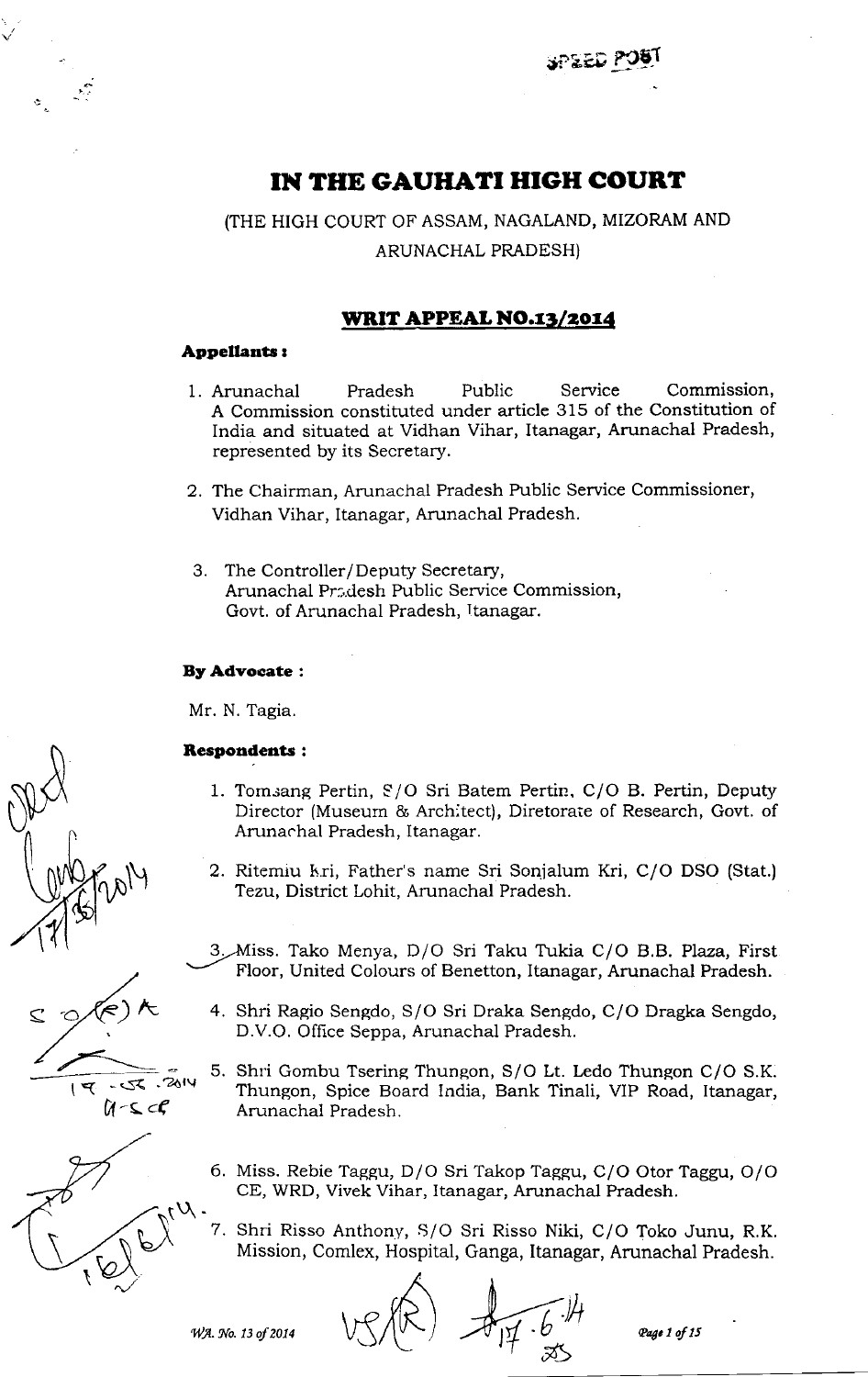- 8. Shri Tasap Yinyo, C/o N. Yinyo, P.O. Nari, East Siang, DIST. Arunachal Pradesh.
- 9. Shri Tage Rinyo, S/O Sri Tage Gambo, C/O Tasso Nibi G-Sector, Naharlagun Arunachal Pradesh.
- 10. Hage Manty, F/Name Sri Hage Hanya C/O Hage Kari (Sr. Dental surgeon), Ziro, Arunachal Pradesh.
- 11.Shri Tage Taka, S/O Sri Tage Gambo, C/O Tasso Nibo, G-Sector, Opposite Qtr. No. 408, Naharlagun Arunachal Pradesh.
- 12. Miss. Jopi Basar, D/O Sri Tojo Basar, C/O Sri Tojo Bazar, DT. Gas Agency, Basar West Siang, District, A.P.
- 13. Shri Tobom Kamdak, S/O Sri Mento Kamdak, C/O Sri Tonia Kamdak, C Sector, Itanagar, A.P.
- $\sqrt{14}$ . Miss. Ajum Bagang, D/O Sri Ashok Bagang, C/O Pama Bagang, Circle, Officer, Banderdewa, Papumpare District , A.P.
	- 15. Mr. Rebe Bagang, S/O Sri Ashol Bagang, C/O Pama Bagang, Circle Officer, Banderdewa, Papumpare District, A.P.
	- 16. Mr. Tadar Tamar, S/O Sri Tadar Rangey C/O Smti. Yatung Mara, SE Office, PWD, Naharlagun A.P.
	- 17. Miss. Joram Me Tung, D/O Sri Joram Boke, C/O Likha Tekhi Nyeda Nyeet Apartment, Flat No. 15, C:Sector Naharlagun, Arunachal Pradesh.
- $\sqrt{18}$ . Miss. Pooza Sonam, D/O Lt. Kamli Yaffa, C/O Mepung Nabum, Qtr. No. 163, Ward No. 16, P-Sector, Itanagar, Arunacha1 Pradesh- 791111.
	- 19. Mis Karbom Riba, D/O Sri Dakkar Riba C/O Karbom Riba, D-Sector, Itanagar, Arunachal Pradesh.
	- 20. Mis Aniyang Yirang, D/O Sri Onak Yirang, C/O K.Z. Director of Food and Civil Supply Naharlagun Arunachal Pradesh.
	- 21. Sri Passang Yama, S/O Sri Passang Tajik, C/O Simi Passang, P-Sector, Nirjuli Arunachal Pradesh.
	- 22. Sri Robin Tesia, S/O Sri Wachan Tesia, C/O W. Tesia, Legislative Assembly, Naharlagun Arunachal Pradesh.
	- 23. Sri Kiktam Bayang, S/O Sri Tarang Bavang C/O Honi Bayang Seppa, West, Kameng, Arunachal Pradesh.
	- 24. Miss Annie Ering, D/O Sri Kunu Ering C/O Enamai Krong, D.C. Office, Tezu Dist. Lohit, Arunachal Pradesh.
- $\cancel{2}5$ . Sri Taling Lino, S/O Sri Tagin Lino, C/O Upper Colony Aalo, West Siang District, Arunachal Pradesh.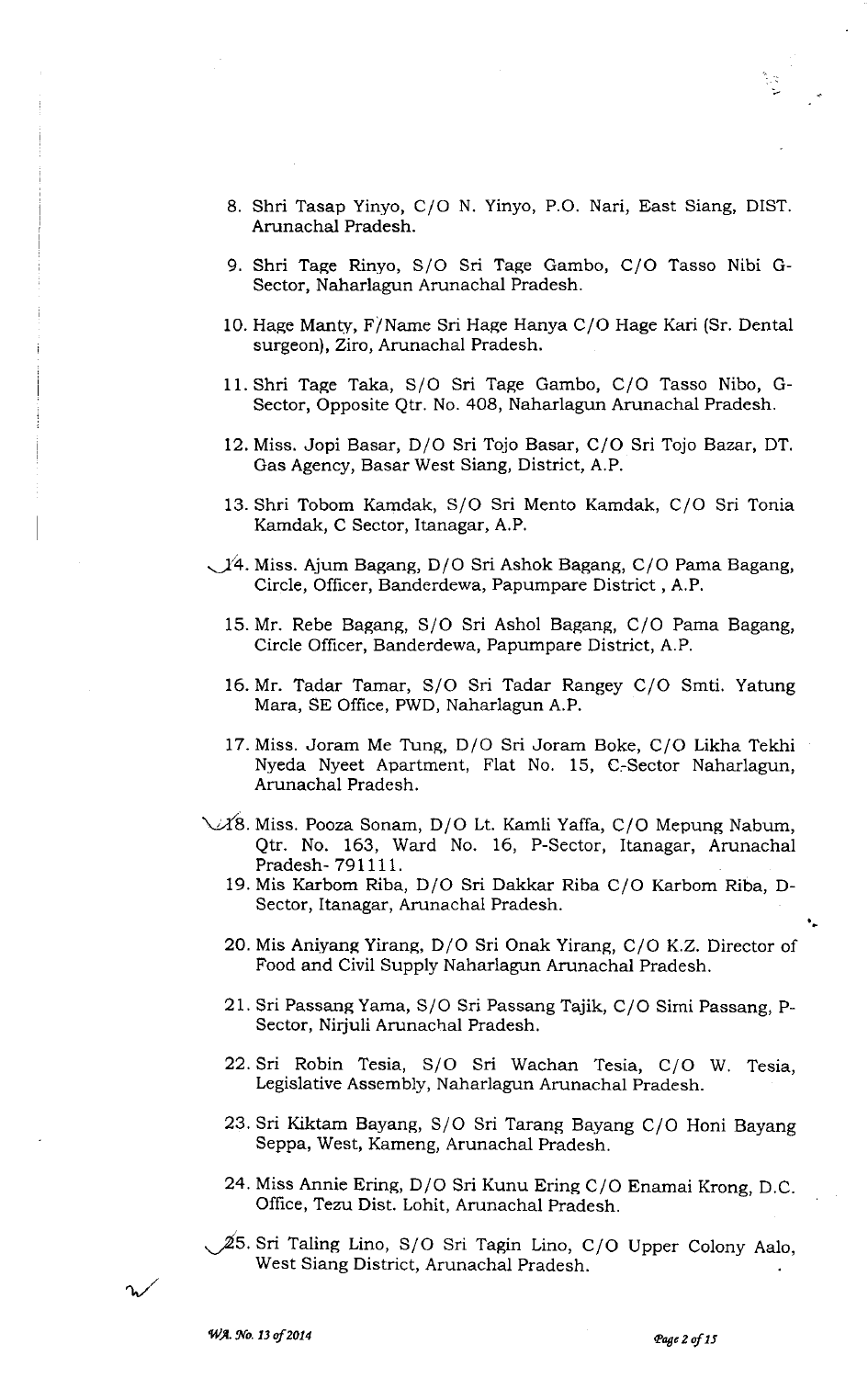- 26. Sri Tasi Lino, S/O Sri Tagin Lino C/O Upper Colony, Aalo West Siang District, Arunachal Pradesh.
- 27. Miss. Manisha Pertin, D/O Sri Guni Pertin, C/O Guni Pertin, Vill- Bolung P.O. Roing, Lower Dibang Valley, Arunachal Pradesh.
	- 28. Adangsi Krong, S/O Sri Jogem Krong, C/O Enamai Krong, D.C. Office Teju Lohit District, Arunachal Pradesh.
	- 29. Miss Tenzin Metoh, D/O Sri Tempa Tsering, C/O Genden Sangmo, Lezi Complex, Bank Tinali, Itanagar, Arunachal Pradesh.
	- 30. Miss. Geyir Potom, D/O Sri Bomge Potom, C/O Ganpati Auto Agency Tusok Complex, Ziro Point Tinali, Itanagar, Arunachal Pradesh.
	- 31. Miss. Largi Ngoba, D/O Sri Talar Karsen Ngoba, C/O Dangam, Ngoba Labour Employment Office, Naharlagun Arunachal Pradesh.
	- 32. Miss. Opet Tatak, D/O Sri Tamivo Tatak, C/O Tapak Uli (Advocate) Gauhati High Court, Naharlagun, Arunachal Pradesh.
- \-dS. Shri Tana Sem, S/O Sri Tana Tad, C/O A-sector Naharlagun, Arunachal Pradesh.
	- 34. Shri Dagge Diyum, S/O Sri Redak Diyum C/O Dabom Lollen, Oriental Insurance Company, Takar Complex, Naharlagun, Arunachal Pradesh.
	- 35. Shri Michi Tabiyo, S/O Sri Michi Takar C/O Directorate of Economics & Statistics, Itanagar, Dist. Papumpare, Arunachal Pradesh.
	- 36. Shri Tumjom Tato, S/O Sri Jumtum Tato, Near Shiv Mandir, A-Sector, Itanagar, Arunachal Pradesh.
	- 37. Shri Hage Obing, S/O Lt. Hage Gambo, C/O Hage Nania, Itafort Dispensary, Bank Tinali, Itanagar, Dist. Papumpare, Arunachal Pradesh.
	- 38. Shri Subu Talo, S/O Sri Subu Lali, C/O S.P. (J), District Jail, Jollang, Itanagar, Arunachal Pradesh.
	- 39. Shri Kapak Tapa, S/O Sri Kabak Dokum C/O Dr. Kabak, D.B. Health Care & Diagonistic Centre, Ziro Point Tinali, Itanagar, District- Papumpare, Arunachal Pradesh.
	- 40. Miss. Gombu Chozom, D/O Sri Pema Gombu, C/O Pem Lhaiom Pro to CM Ceil, Govt. of Arunachal Pradesh, Itanagar, Dist. Papumpare, Arunachal Pradesh.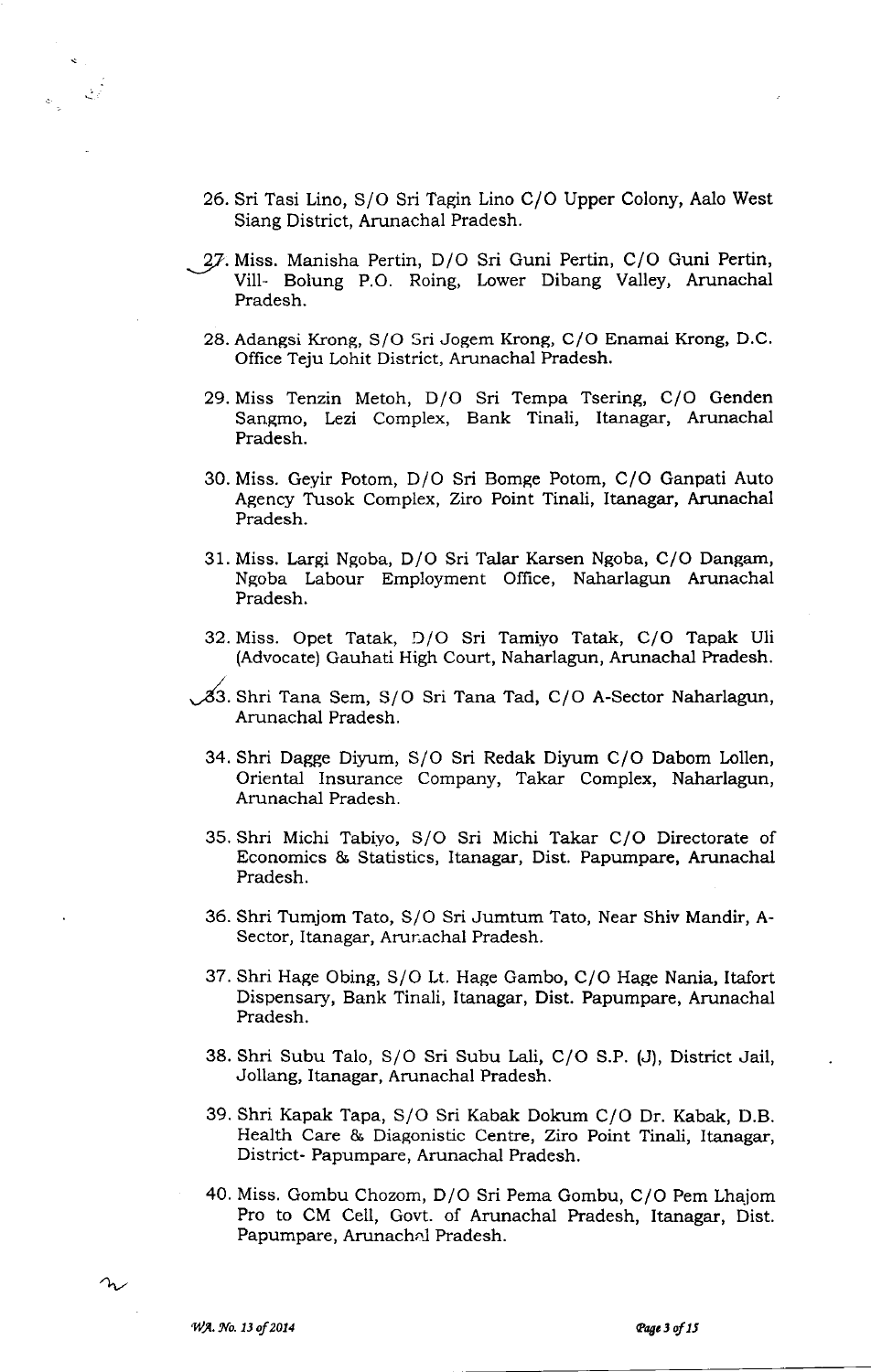- 41. Shri Habung Obine, S/O Lt. Habung Tabin C/O Millo Yarang, Office of E.E., P.W.D., Itanagar, Arunachal Pradesh.
- 42. Miss. Beauty Pangying, D/O Sri Ojung Pangying C/O Bapi Panyang, Directorate of Audit & Pension, Govt. of Amnachal Pradesh, Dist. Papumpare, Arunachal Pradesh.
- 43. Shri Khoda Talying, S/O Sri Khoda Ruia, C/O Purvanchal School, Mowb-ll, Itanagar, Dist. Papumpare, Arunachal Pradesh.
- 44. Shri Homsham Morang, S/O Sri Womkim Morang, C/O Hage Sunia, Department Of Zoology, RGU, Rono Hills, Dist. Papumpare, Arunachal Pradesh.
- js Dene Mena, F/O Sri Dhanroti Mena C/O Eri Mega Cheta 2, Lower Dibang Valley, (Arunachal Pradesh) Dist. Papumpare, Arunachal Pradesh.
	- 46. Sri Tenzin Zendan, S/O Sri Wangde Chombey C/O Akashdeep, M/S Style Kraft, Ganga, Itanagar, Arunachal Pradesh.
	- 47.lken Rumdo, F/O Sri Tai Rumdo C/O Keba Taso, Office Of The Commissioner Of Tax & Excise, C-Sector, Itanagar, Dist. Papumpare, Amnachal Pradesh.
	- 48. Tem Paul, F/O Sri Tem Kava Qtr. No. 37, T-lV, <sup>D</sup> Sector, Naharlagun Dist. Papumpare Arunachal Pradesh.
	- 49. Indu Linggi, F/O Sri Kiteni Linggi C/O Mayu-I Roing, Lower Dibang, Valley, Arunachal Pradesh.
	- 50. Miss Kayum Loya, F/O Sri Toka Loya C/O Joint Director, (T & R), General Hospital. Pasighat, Dist. East Siang, Arunachal Pradesh.
	- 51. Ratan Perme, Father's name Sri Temple Perme, C/O Smti O. lego, Office of the PCCF, O-Point, Itanagar, Arunachal Pradesh.
	- 52. Bikram Nasi, Father's name Sri Larbin Nasi, C/O Larbin Nasi, D- Sector Qtr. No. 13, Type-III, Naharlagun, District Papumpare, Arunachal Pradesh.
- /53. Choki Dokio, Father's name Late Choking Tai, C/O- Choki Tatung (Staff APST Service Station), Itanagar, Distriact Papumpare, Arunachal Pradesh.
	- 54. Sri Keniar Taso, Father's Name Late Reken Taso, C /O Sri R. Diyum (Stat. Ce11), Directorate Ofhce, (AHV), Government Of Arunachal Pradesh, Nirjuli, District Papumpare, Arunachal Pradesh.
	- 55. Tapi Mali, Father's name Sri Tapi Batt, C/O Shri Gyati Tatu (Addl. DHS), Directorate of Health Service, Naharlagun, District Papumpare, Arunachal Pradesh.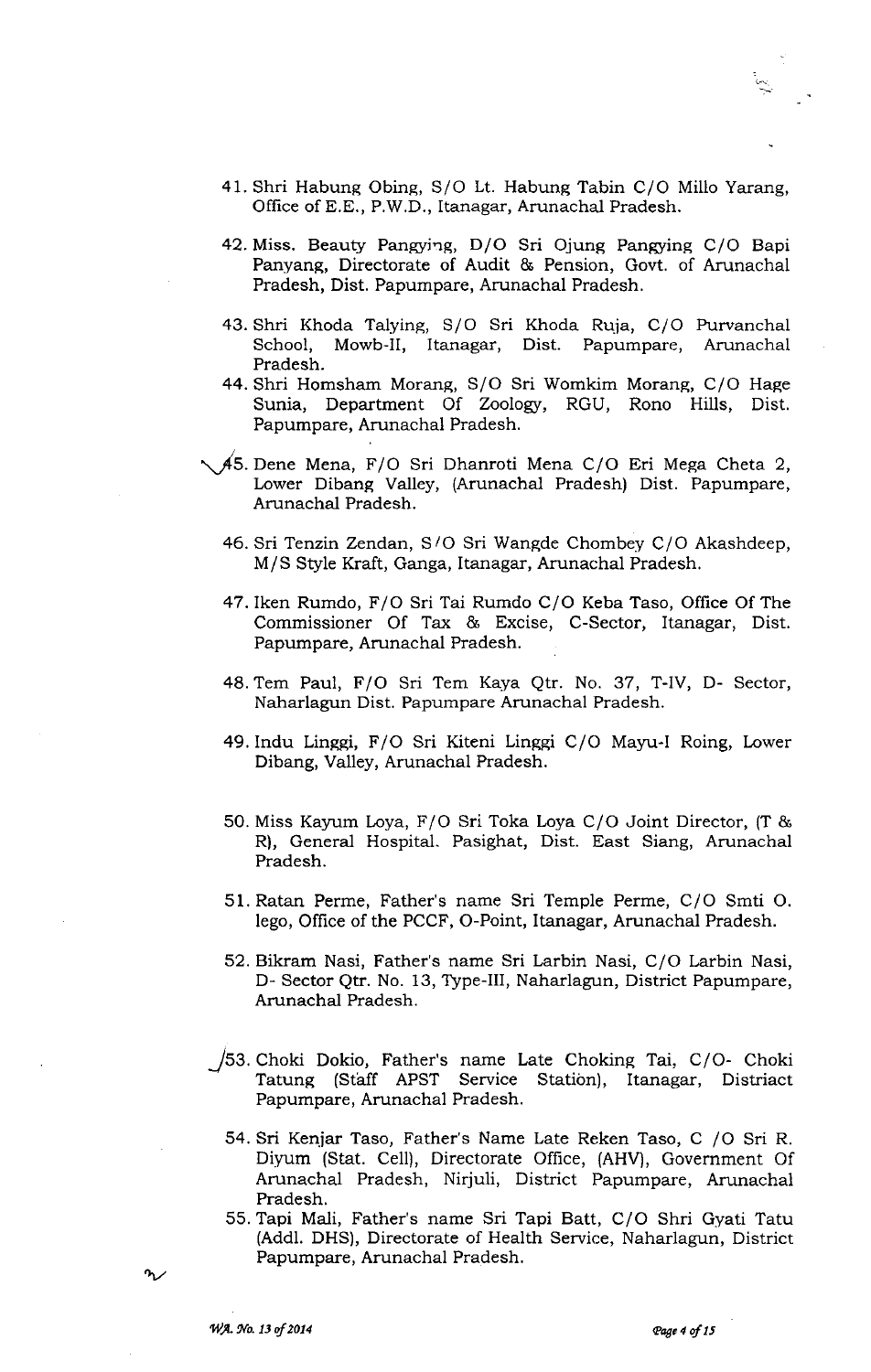- 56. Chum Darang, Father's name Sri Tajep Darang, C/O Tana Murtem, A.G. Ofhce, Itanagar, District Papumpare, Arunachal Pradesh.
- 57. Shri Beto Doni, Son of Sri Tabe Doni, C/O Tabe Doni, Bank Tinali, Itanagar, District Papumpare, Arunachal Pradesh.
- 58. Taba Nagu, Father's Name Sri Taba Kamin, P.O/P.S. Nitiulil, Bage Tiniali, Village - Nirjuli, District Papumpare, Arunachal Pradesh.
- 59. Boa Terry, Father's name Sri Boa Tamom, C/O A-Sector, Itanagar, Distriact Papumpare, Arunachal Pradesh.
- 60. Shri Kashik Yayeng, Son of Sri Yemjem Tayeng, C/O Chief Conservator of Forest, P.O Banderdewa, District Papumpare, Arunachal Pradesh.
- 61. Hukken Riram, Father's Name Sri Mohuk Riram, High Bagara, Aalo, District West Siang, Arunachal Pradesh.
- 62. Shri Tasso Kobing, Son of Sri Tasso Olang, D-Sector, Naharlagun, District Papumpare, Arunachal Pradesh.
- -43. Shri Bengia Thomas, Son of Sri Bengia Eka, Bage Tinali, Nirjuli District Papumpare, Arunachal Pradesh.
	- 64. Shri Duyu Pullo, Son of Sri Duyu Pussang, C/O Habung Tani, Section Officer, Finance E-1, Civil Secretariat, District Papumpare, Arunachal Pradesh.
	- 65. Miss Amanda Pertin, Daughter of Sri Makbul Pertin, Bank Tinali, Itanagar, District Papumpare, Arunachal Pradesh.
	- 66. Shri Jecky Boje, Son of Sri Taper Pada, Village Leidum, P.O. Bilat, P.S. Ruksin, District Papumpare, Arunachal Pradesh.
	- 67. Shri Pebi Tato, Son of Sri Mirpe Tato, C/O Jumtum Tato, C.E. Office, Vidyut Bhawan, Itanagar, District Papumpare, Arunachal Pradesh.
	- 68. Shri Daniel Jinni, Son of Sri Jumdo Jini, C/O Holy Child School, H-Sector, Itanagar, District Papumpare, Arunachal Pradesh.
	- 69. Miss Karoti Lego, Daughter of Sri Tembu Lego, C/O Bisemlu Mangu, Postal Head Office, Itanagar, District Papumpare, Arunachal Pradesh.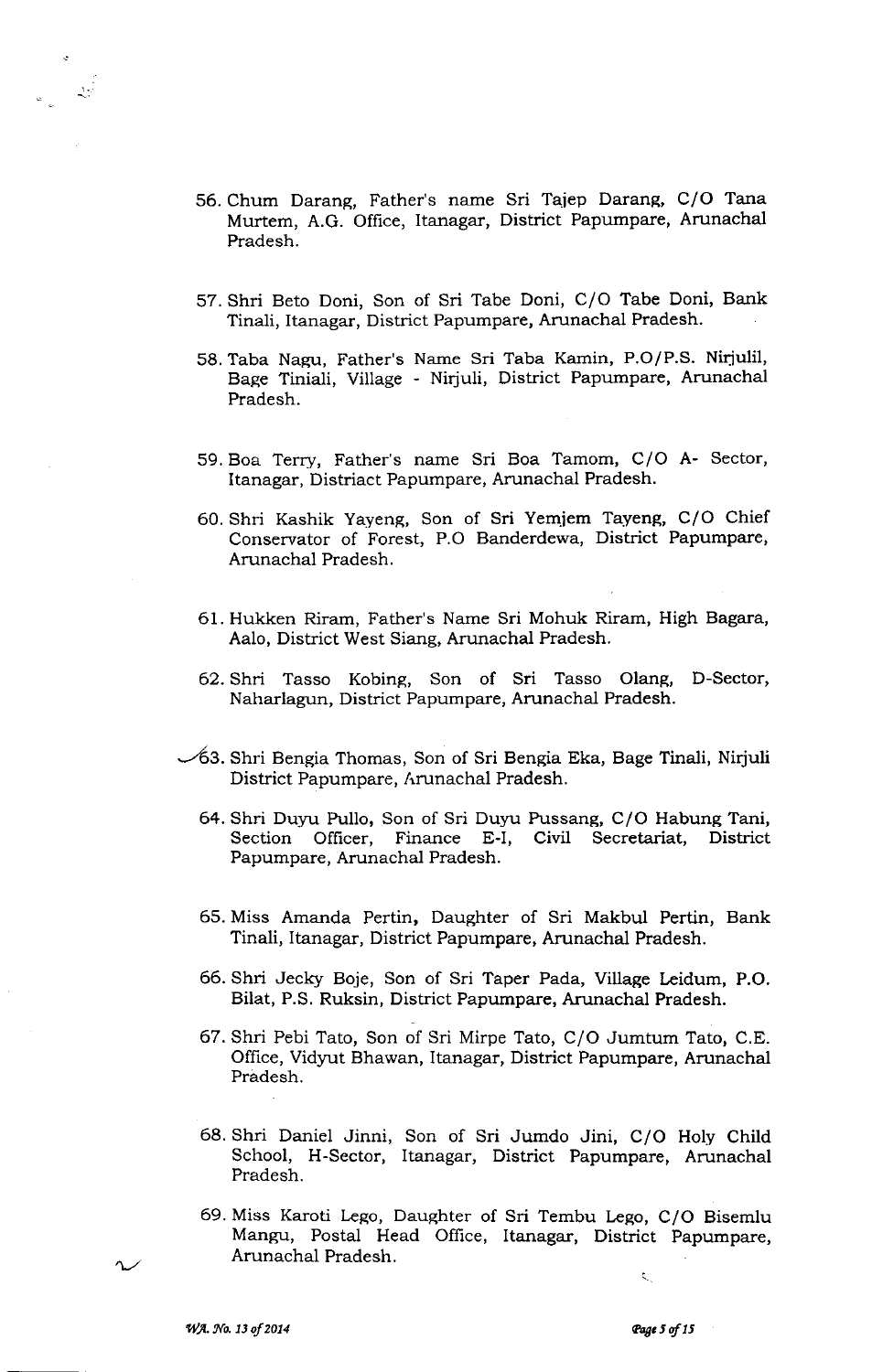- 70. Shri Eddie Paveng, Son of Sri Takinu Payeng, C/O Mrs. Siemi Hamar, Legislative Assembly, Naharlagun, District Papumpare, Arunachal Pradesh.
- 71. Shri Topu Tok, Son of Sri Gingma Tok, C/O Tayum Tok, Model Village-Seppa, Arunachal Pradesh.
- 72. Mr. Kiran Tana, Son of Sri Pate Tana, C/O Gyammar Karo, ESS-Sector, Qtr. No. 10, Near Revival Church, Itanagar, District Papumpare, Arunachal Pradesh.
- 73. Shri Rubu Tani, Son Of Rubu Taki, C/O Tage Adu, Bosch Car Service Centre, H-Sector, Itanagar, District Papumpare, Arunachal Pradesh.
- 74. Shri Joram Aka Bai, Son of Sri Joram Boke, c/o Nyeda Nyett 15, C-Sector, Naharlagun, District Papumpare, Arunachal Pradesh.
- 75. Khunlong Matey, Father's name Sri Moichang Matey, P.O. Deomali, District Tirap, Arunachal Pradesh.
- 76. Sangmo Tawe, Fathe:'s Name Late Dongro Tawe, C/O Nerist, P.G. Boys Hostel Room No. 23, Nirjuli Papumpare, Arunachal Pradesh.
- 77. Tasso Nobin, Father's name Sri Tasso Mudo, c/o Hage Yamin, WRD Branch, A.P. Sector, Itanagar, District Papumpare, Arunachal Pradesh.
- 78. Suieena Manpoong, Father's Name Sri Mahala Manpoong, E-29, Namsai Town, Iird Block, District Lohit, Arunachal Pradesh.
- 79. Miss Higio Zarngam, Daughter of Sri Higio Tala, C/O Higio Tala Eac, Under Secretariat, State Election Commission, District Papumpare, Arunachal Pradesh.
- 80. Higio Taluk, Father's name Sri Higio Doro, C/O Higio Tala Eac, Under Secretariat, State Election Commission, DISTRICT Papumpare, Arunachal Pradesh.
- 81. Miss Seema Podo, Daughter of Sri Tabin Podo, C/O Lipo Taping, Near Nemko Hotel, 'B' Sector, Permnagar, District Papumpare, PIN-791110.
- 82. Tobom Basar, Father's name Sri Lito Basar, C/O Mrs. Tongam Basar Taipodia, D-Sector Qtr. No. 508, T-II, District Papumpare, Arunachal Pradesh.
- 83. Miss Pema Yangzin, Daughter of Sri Pema Gombu, C/O Pem Lhajom, Pro to Cm Cell, Office, Niti-Vihar, District Papumpare, Arunachal Pradesh.

 $\Omega$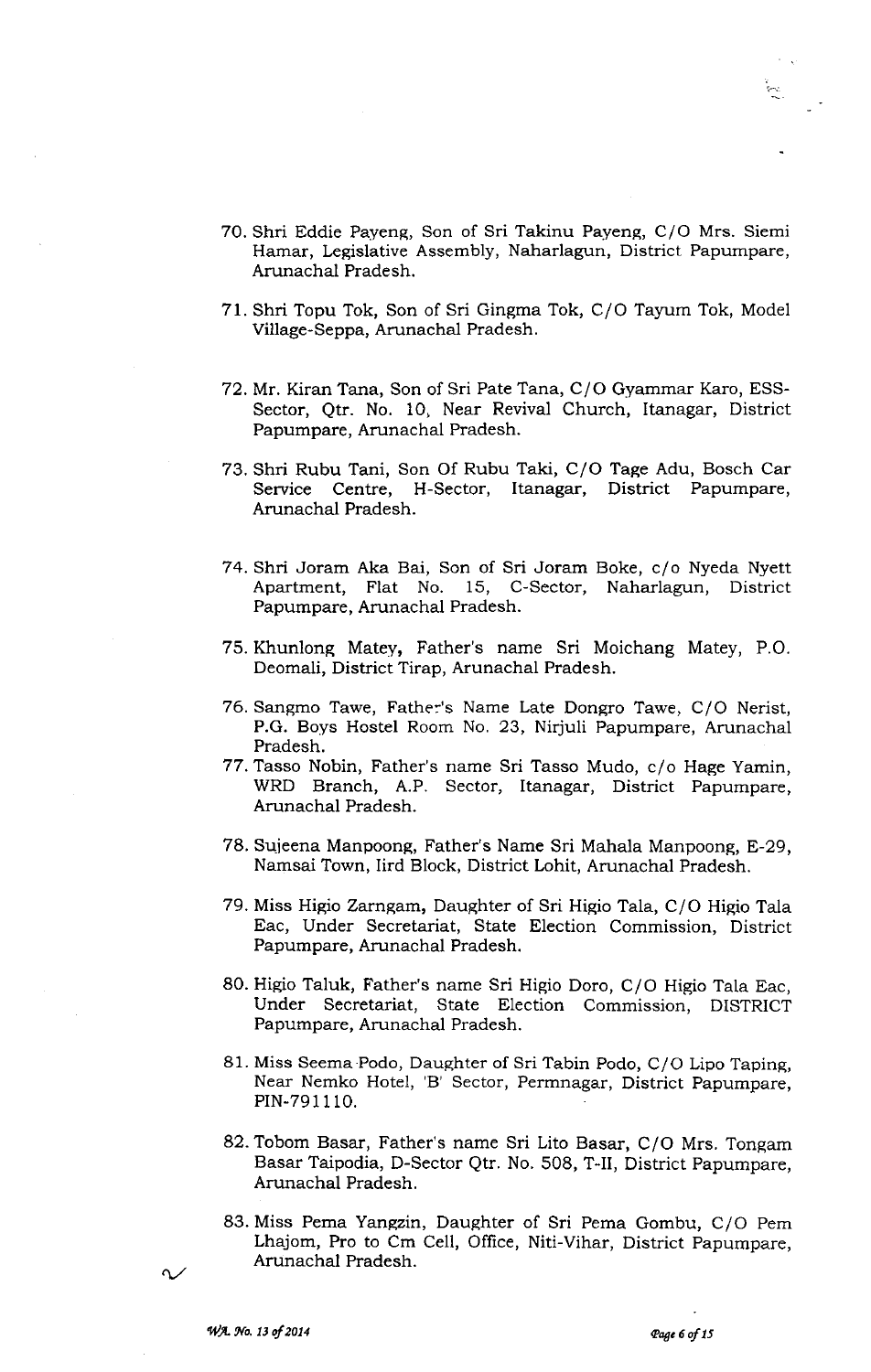- 84. Sri Dibang Rai, Son of Late Tachok, C/O of Gollo Tango, Doordarshan Kendra, Itanagar, District Papumpare, Arunachal Pradesh.
- 85. Miss Joram Mepung, Daughter of Sri Joram Boke, C/O Likha Tekhi, Nyeda Nyett Apartment, Flat No 15, Forest Colony, Naharlagun, District Papumpare, Arunachal Pradesh.
- 86. Miss Jimmy Mena, Daughter Of Sri Dharoti Mena, C/O Eri Mega Cheta 2, Roing Lower Dibang Valley, Arunachal Pradesh.
- 87. Shri Ruchu Tacho, Son of Shri Tade Tacho, C/O Tade Tacho Anini, Dibang Valley, Arunachal Pradesh.
- 88. Ritemlu Kri, Father's name Sri Sonialum Kri, C/o DSO (Stat.) Tezu, District Lohit, Arunachal Pradesh.
- 89. Christina Mum Norbu, F/O Name Sri Norbu Lama C/O Norbu Lama, Near CE (Hydropower) Office, Itanagar, Dist. Papumpare, District Papumpare, Arunachal Pradesh.
- 90. Shri Kaling Eko, S/O Sri Tagum Eko, C/O Mowb-II Purvanchal School, Itanagar, District Papumpare, Arunachal Pradesh.
- 91. Biiu Dodum, F/O Sri P.G. Dodum, C/O Lakshmi Dodum, Mak Apartment, Pappunallah, District Papumpare, Arunachal Pradesh.
- 92. Miss. Nima Dolma, D/O Sri Thupten Chopel, C/O Rashmi Cloth Store, Legi Complex, Itanagar, District Papumpare, Arunachal Pradesh.
- 93. Tenzin Risang Thakuri, F/O Sri Kumar Thakuri C/O Kumar Thakuri D.C. Office, Bomdila, District West Kameng, Arunachal Pradesh.
- 94. Tao Taja, F/O Lt. Tao Tem, C/O Nikh Sita, D-Sector, Naharlagun District Papumpare, Arunachal Pradesh.
- 95. Tar Taro, F/O Lt. Tar Jirdu Model Village, Naharlagun, District Papumpare, Arunachal Pradesh.
- 96. Shri Anant Goel, S/O Sri Mukesh Kr. Goel, 15/7 Shiwihar Colony, Delhi Road, Sahararpur- 247OOl.
- 97. Radhe Obing, S/O Radhe Bhatt, C/O Radhe Ampi, Dhs Office, Naharlagun District Papumpare, Arunachal Pradesh.
- 98. Miss. Gampi Basar, D/O Mogum Basar, P.O. & P.S. Basar, District West Siang, Arunachal Pradesh.
- 99. Shri Tailan Ckobin, S/O Shri Tailang Kacho, 'G' Extension, Naharlagun, P.O. Naharlagun, District Papumpare, Arunachal Pradesh.

ليبين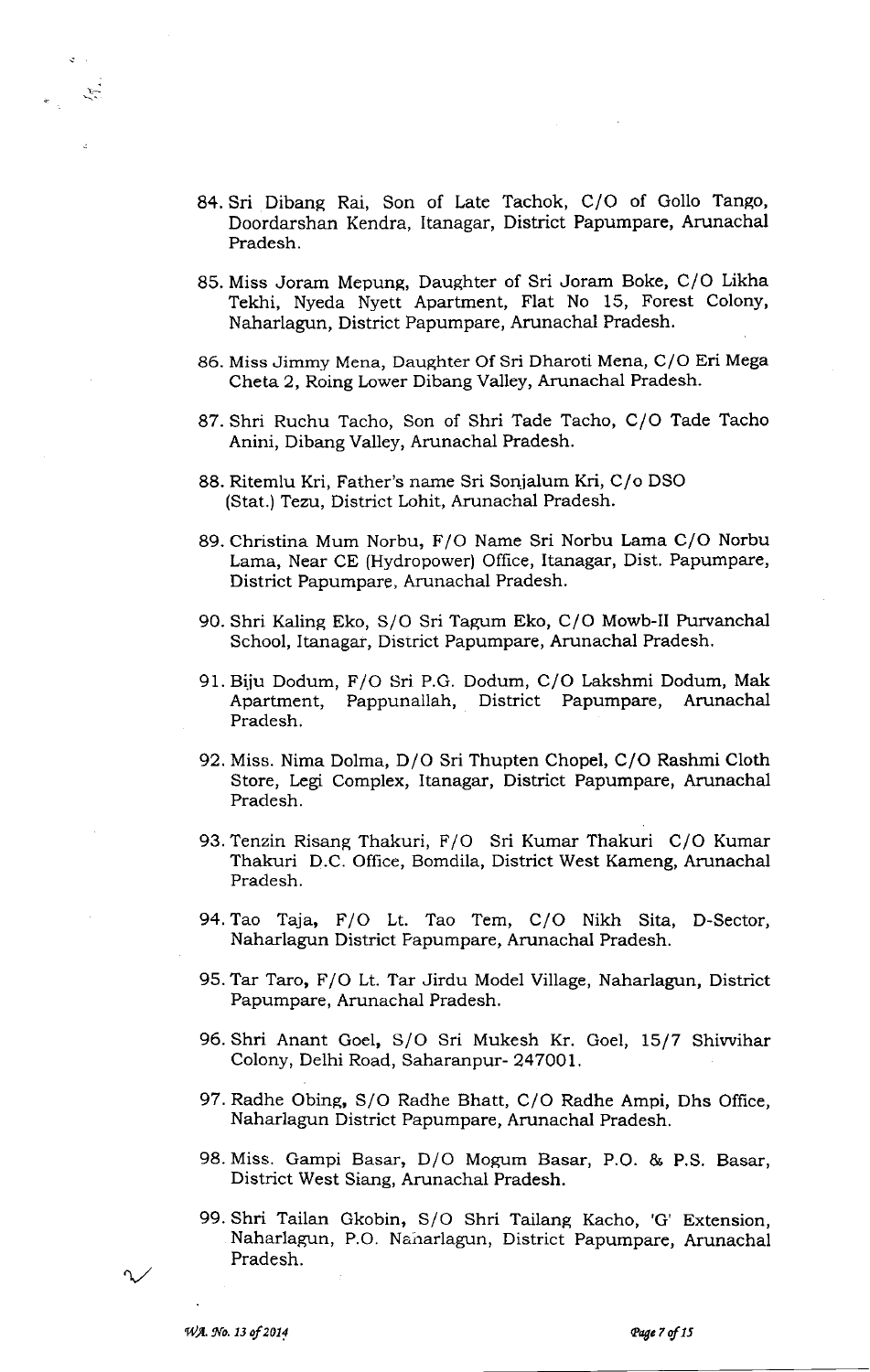- 101.Shri Miro Dai, S/O Shri Talu Dai, VILL- Mirsam, P.O. & P.S Pasighat, East Siang District, Arunachal Pradesh.
- 102. Shri Redong Dai, S/O Shri TaIu Dai, VILL- Mirsam, P.O. & P.S Pasighat, East Siang District, Arunachal Pradesh.
- 103. Miss. Gemang Tamuk, D/O Shri Olom Tamuk, VILL- Mungku, P.O. & P.S. Pasighat, East Siang District, Arunachal Pradesh.
- 104. Shri Pakium Chairam, S/O Marpak Chiram, permanent resident of Daring Village, P.O. & P.S. Basar, West Siang District, Arunachal Pradesh.
- 1O5. Shri Nyamo Ete, S/O Marnva Ete, permanent resident of Darka Village, P.O. & P.S. Aalo, West Siang District, Arunachal Pradesh.
- 106. Shri Rocky Pao, S/O Shri Samo Pao, permanent R/O Krema Pao Village, P.O. & P.S. Chayang, Tajo, East Siang District, Arunachal Pradesh.
- 107. Miss. Radhe Yam, D/O Lt. Radhe Tabin, permanent resident of Tajang Village, P.O. & P.S. Ziro, Lower Subansiri District, Arunachal Pradesh.
- 108. Shri Metum Soki, S/O Shri Keme Soki, R/O Daporijo, Upper Subansiri District, Arunachal Pradesh.

#### By Advocate:

Mr. N. N. Upadhyay

# BEFORE

# HON'BLE MR. JUSTICE A. M. SAPRE, THE CHIEF JUSTICE. EON'BLE MB. JUSTTCE UJJAL BHUTAN.

Date of hearing : 20.05.2014

Date of Judgment  $:27.05.$  loly.

# <u>J U D G M E N T AND O R D E R (CAV)</u>

## NllalBhuuan, A

This writ appeai is directed against the common judgment

 $\sim$ 

and order dated 20.12.2013 whereby learned Single Judge allowed

 $\Omega$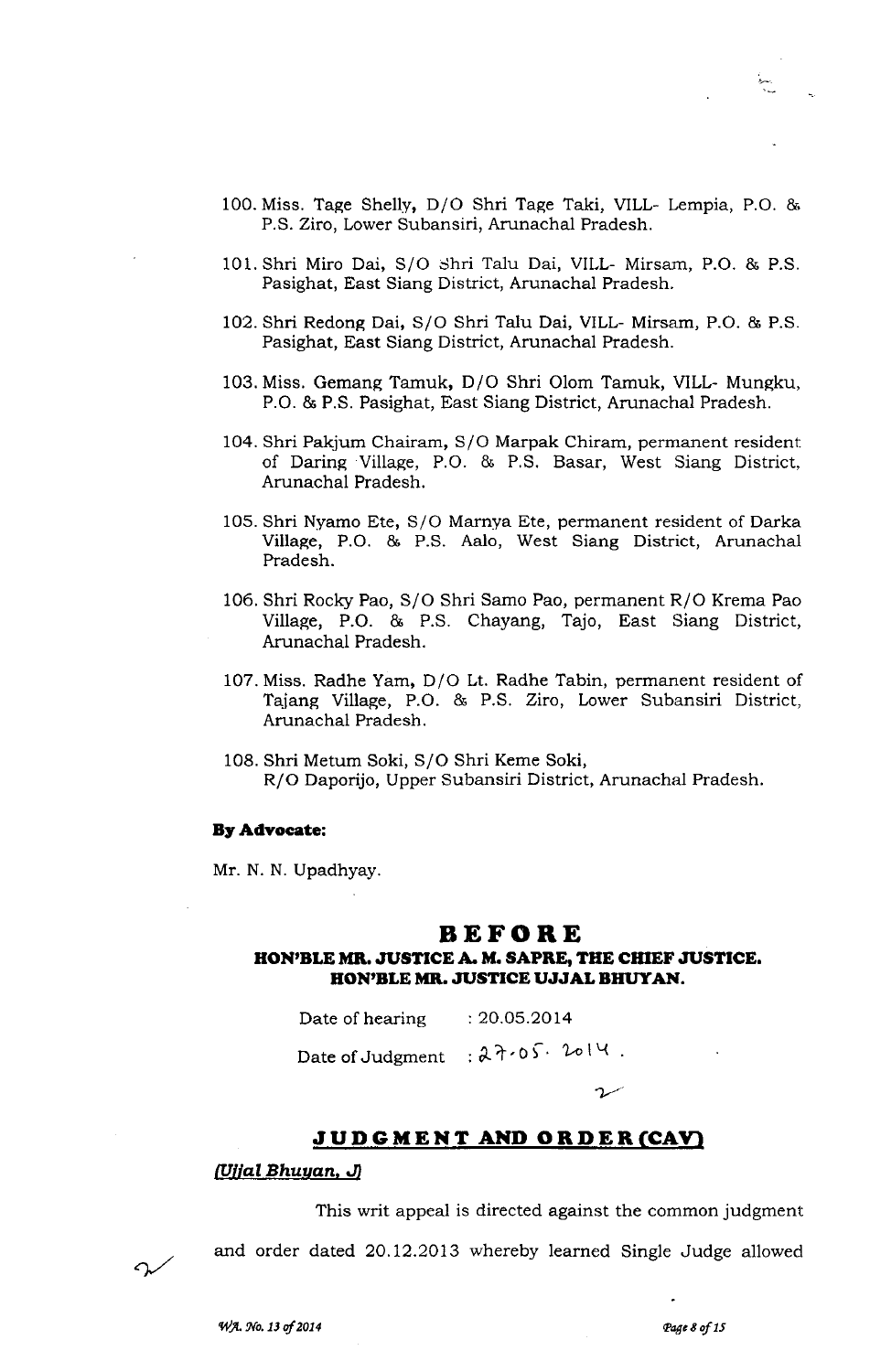WP(C)Nos.393(AP)/2013, 388(AP)/2013, 412(AP)/2013, 415(AP)/2013, 399(AP)/2013, 400(AP)/2013, 408(AP)/2013 and 413(AP)/2013.

2. Respondents as petitioners had filed the aforesaid writ petitions challenging the action of the appellant No. I Arunachal Pradesh Public Service Commission (Commission) in rejecting the candidature of the respondents for appearing in the State Civil Services Examination on the ground of there being defects in their application forms.

3. Facts of the case may be briefly noted.

4. The Commission issued a public advertisement on 01.02.2013 inviting applications from eligible candidates for frlling up 39 posts in the cadre of APCS (EG) Group A and 12 posts in the cadre of APPS (EG) Group A.

5. Respondents submitted applications in the prescribed form pursuant to the said advertisement. Altogether, Commission received 13118 applications and after scrutiny, 10105 applications were accepted and 3013 applications were rejected as not conforming to the requirement of the application form as prescribed. List of eligible candidates and list of rejected candidates were notified where grounds of rejection were mentioned.

6. 108 candidates, whose applications were rejected, filed the above writ petitions challenging rejection of their candidature and seeking a direction to the Commission to allow them to appear in the preliminary examination after correcting/rectifying the defects in their application forms. It was contended that the defects for which the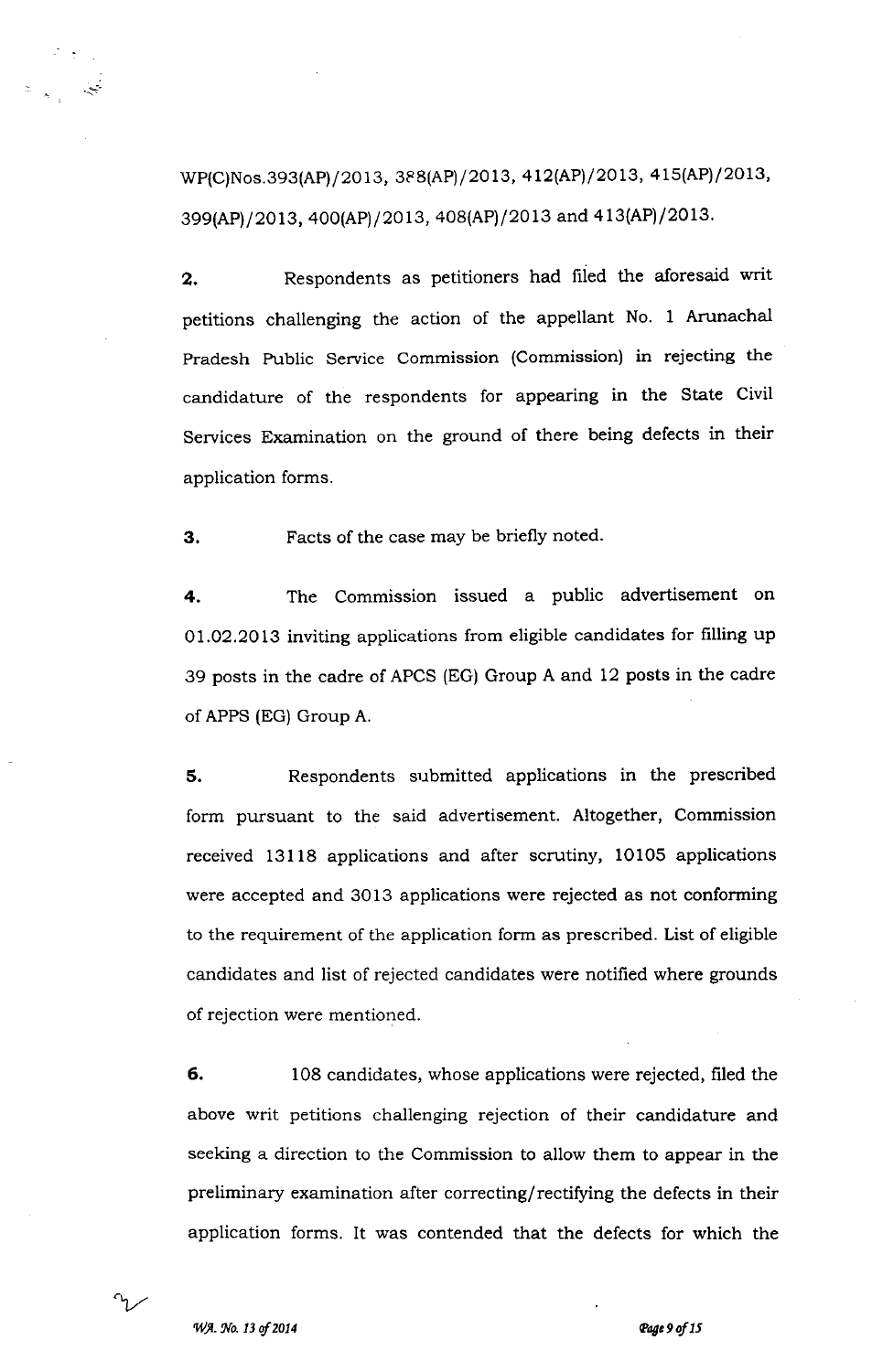application forms were rejected were trivial and curable in nature. The nature of the defects which 1ed to rejection of the applications of thc writ petitioners are described in paragraphs 3 to 12 of the judgment under appeal.

7. The writ Court passed an interim order on 18.09.2013 directing the Commission to allow the writ petitioners to appear in the preliminary examination scheduled on 22.O9.2O13.

8. Contention of the petitioners was that the defects for which their applications were rejected were trivial in nature and were curable. Further contention is that the Commission has framed a sct of guidelines called Arunachal Pradesh Public Service Commission Rules of Procedure and Conduct of Examination Guidelines, 2012 (Guidelines). Rule 8 of the Guidelines provides for the procedure for scrutiny of application forms including constitution of a Screening Committee. No such Screcning Committee was constitutcd for scrutiny of the application forms and the candidature of the writ petitioners were rejected mechanically without following the procedure prescribed.

9. Commission filed affidavit resisting the prayer made in the writ petition. It was contended that writ petitioners had committed mistakes in filling up the application forms and, therefore, their applications were rightly rejected. Question of mistakes being trivial or minor or curable has no relevance.

10. Learned Single Judge after due consideration allowed the writ petitions vide the common judgment and order dated 20.12.2013 by directing the Commission to declare the results of preliminary examination of the writ petitioners and if any of the petitioners are

 $n$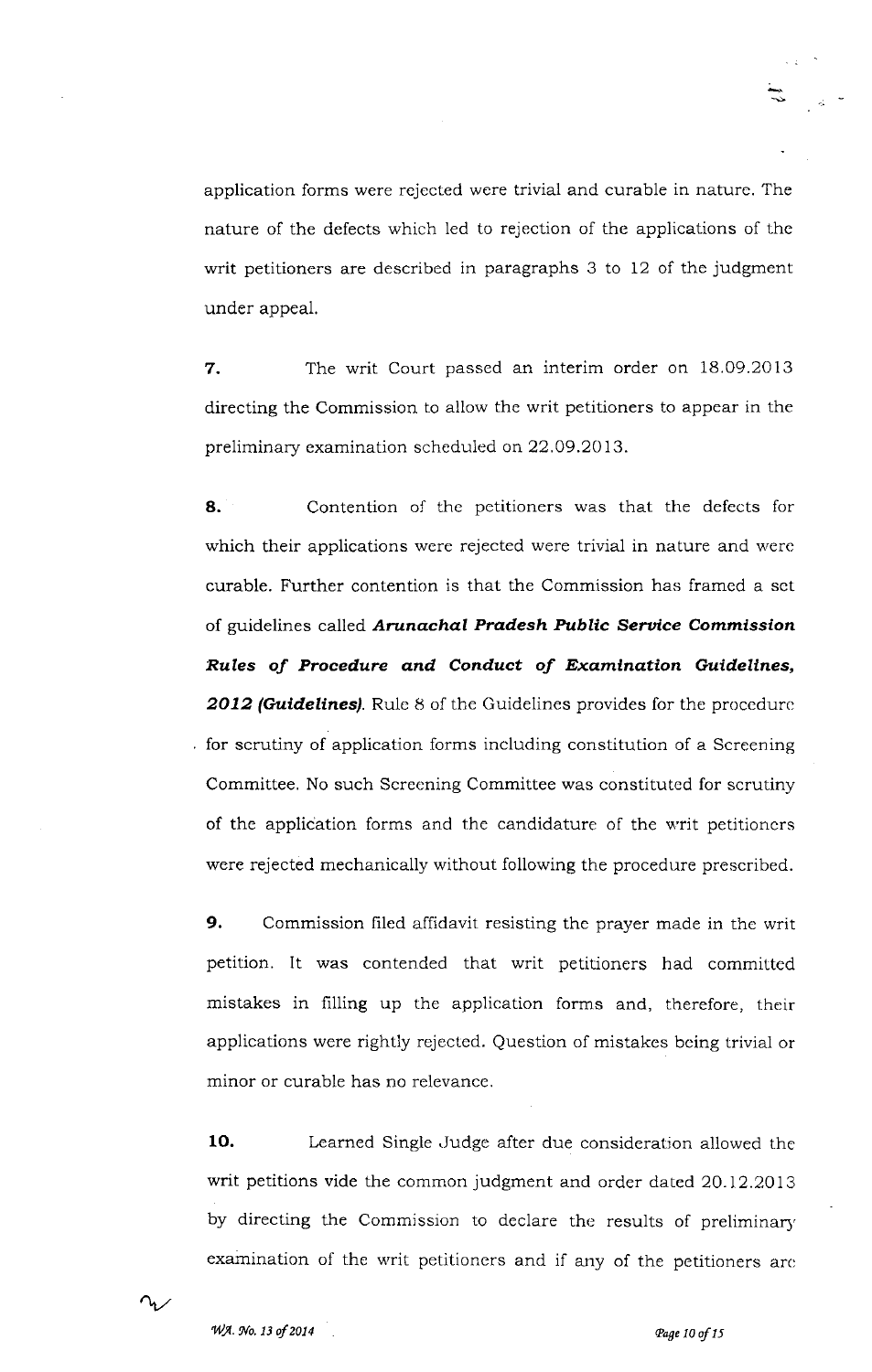found qualified in the preliminary examination, their candidature should be scrutinized by the Screening Committee as per the Guidclines. If there arc no fundamental defects, they should be permitted to correct the defects in the application form and allowed to sit in the main examination.

11. Assailing the above decision of the learned Single Judge, the Commission is in appeal.

12. Heard Mr. N. Tagia, learned counsel for the appellants and Mr. N. N. Upadhyay, iearned counsel appearing for the respondents

13. Learned counsel for the appellants submits that the Guidelines are non-statutory in character and are not enforceable. Therefore, learned Single Judge fell in error in interfering with the decision of the Commission by placing reliance on Rule 8 of the Guidelincs and by holding that the Commission did not comply with the procedure prescribed therein. He submits that though applications of 3013 candidates wcre rejected, only 108 candidates had filed writ petitions. Following thc interim order passed by the writ Court,97 out of thc 108 petitioners appeared in the preliminary examination. Though the result of the preliminary examination has been declared, the results of the 97 petitioners have been kept in sealed cover awaiting orders of this Court. He submits that the writ petitioners were very callous while filling up their forms and therefore they can not take advantage of their own wrong. He has referred to and relied upon the following decisions of the Apex Court:-

(1995) I SCC 269 (Dr. Sontosh Kunnri (Mrs) Vs. Union of Intlio & Ors.), AIR 1988 SC 1681 (J. R. Raghupathy & Ors. Vs. State of A. P. & Ors.), AIR 1952 SC 12 (State of Orissa Vs. Madan Gopal Rungta), and

 $\Omega_{\rm h}$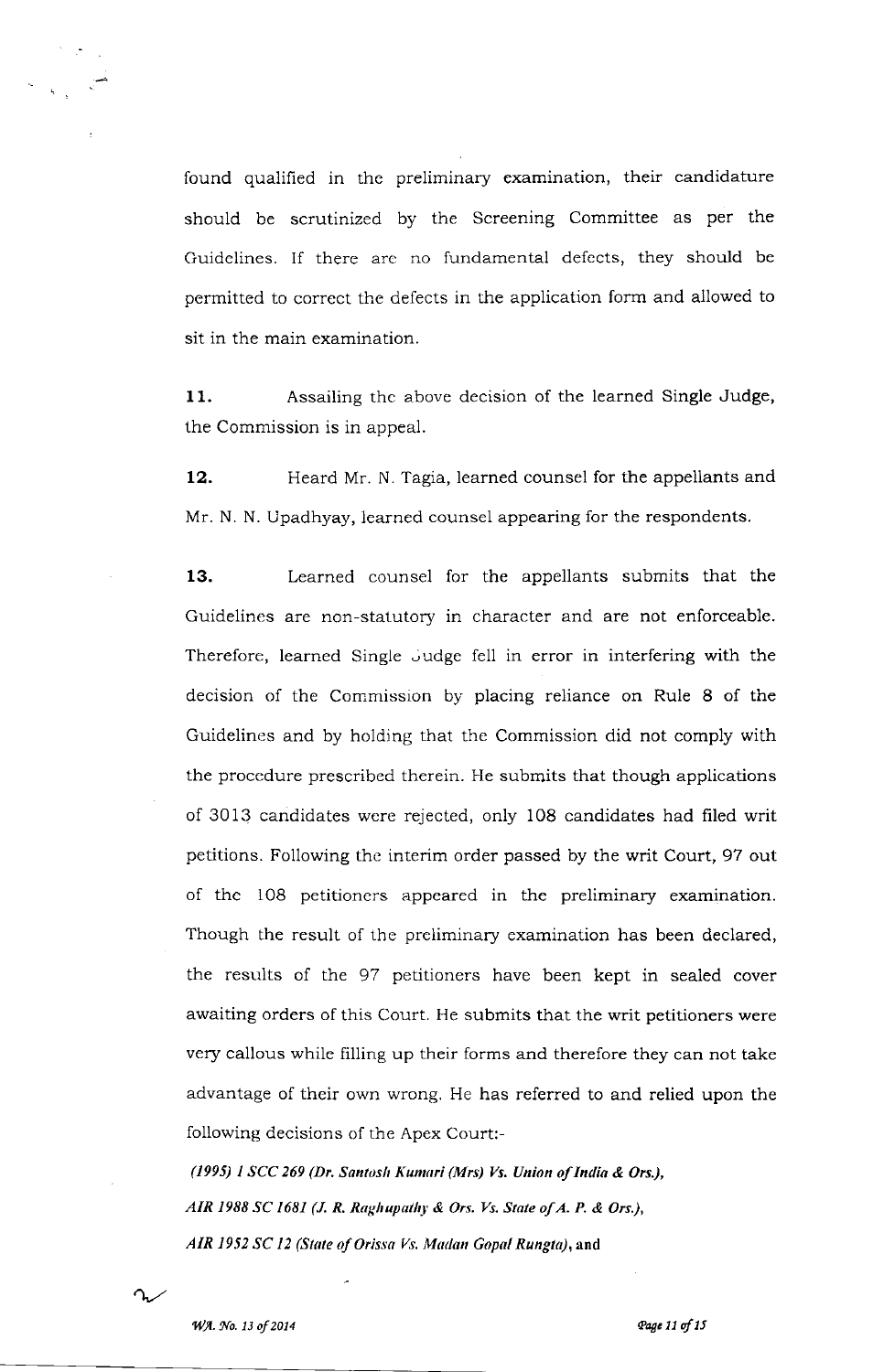#### (2008) 1 SCC 456 (State of M.P. & Ors. Vs. Sanjay Kumar Pathak & Ors).

to contend that thc Courts should be slow in interfering in such matters.

14. Learned counsel for the respondents/ writ petitioners on the other hand supports the ordcr of the learned Single Judge.

15. We have considered the rival submissions and have also perused the materials on record

16. At this stage, it would be apposite to refer to the relevant portion of the order of the learned Single Judge, which reads as

under:-

"27). Block to the facts-In  $WP(C)$  No. 393(AP) 2013, the candidate of petitioner No. 1 to 28 were rejected on the ground that they did not sign the declaration column.

Ground for rejection of candidature of petitioner No. 29 in WP(C) No. 393  $\frac{AP}{2013}$ has not been disclosed save and except that their candidature have been rejected mechanically.

28). In WP(C) 388 (AP)/2013 and WP(C) 400(AP)/2013, the candidature of petitioners. Tailang Kobin and Nyamo Ete has been rejected on the ground that he failed to mention gender by darkening the oval provided in the application form although Tailang Kobin has mentioned his gender as male by marking  $I$  for male in the box provided in the application form. The photo pasted in the form clearly identifies the gender of the petitioners. The application was not meant for only male or female gender. Moreover, it was curable defects and on scrutiny it could have detected what was the gender of the applicant. Therefore. the candidate of petitioner Tailang Kobin in WP(C) 388(AP) 2013 ought not to have been rejected.

29). In WP(C) 399 (AP) 2013, the petitioner Pakum Chiram failed to mention the birth month of the petitioner. It is contended that he had filled up day, month and year of his birth in the form but he did not darken the oval shape bubbles below. As per annexure-3 i.e. form submitted by the petitioner his date of birth was 10-02-1985 and he mentioned his age as on  $1.1.2013$  as 27 years 10 months 18 days. As per advertisement candidates must have attained 21 years of age and should not be more than 28 years of age on 10-03-2013. However, upper age limit is relaxable in case of APST etc. As per the form filled up, the petitioner falls under the category of APST. The petitioner has clearly mentioned the age in the form. Only he failed to darken the month column of his birth. Had there been proper scrutiny, his candidature ought not to have been rejected. It appears that for hyper technical ground the candidature of Pakjum Chiram, petitioner in WP(C) 399(AP) 2013 have been rejected.

30). In WP(C) 413 (AP) 2013, the candidature of the petitioner. Metum Soki, was rejected on the ground that one slight mark was spotted on the application form alongwith the name of the petitioner.

 $31$ ). It is contended on behalf of the petitioners in all the writ petitions that the  $respondents/APPSC$  on earlier occasion had given opportunity to the candidates of competitive examination to make correction/rectification of defective applications. Moreover.

 $\gamma$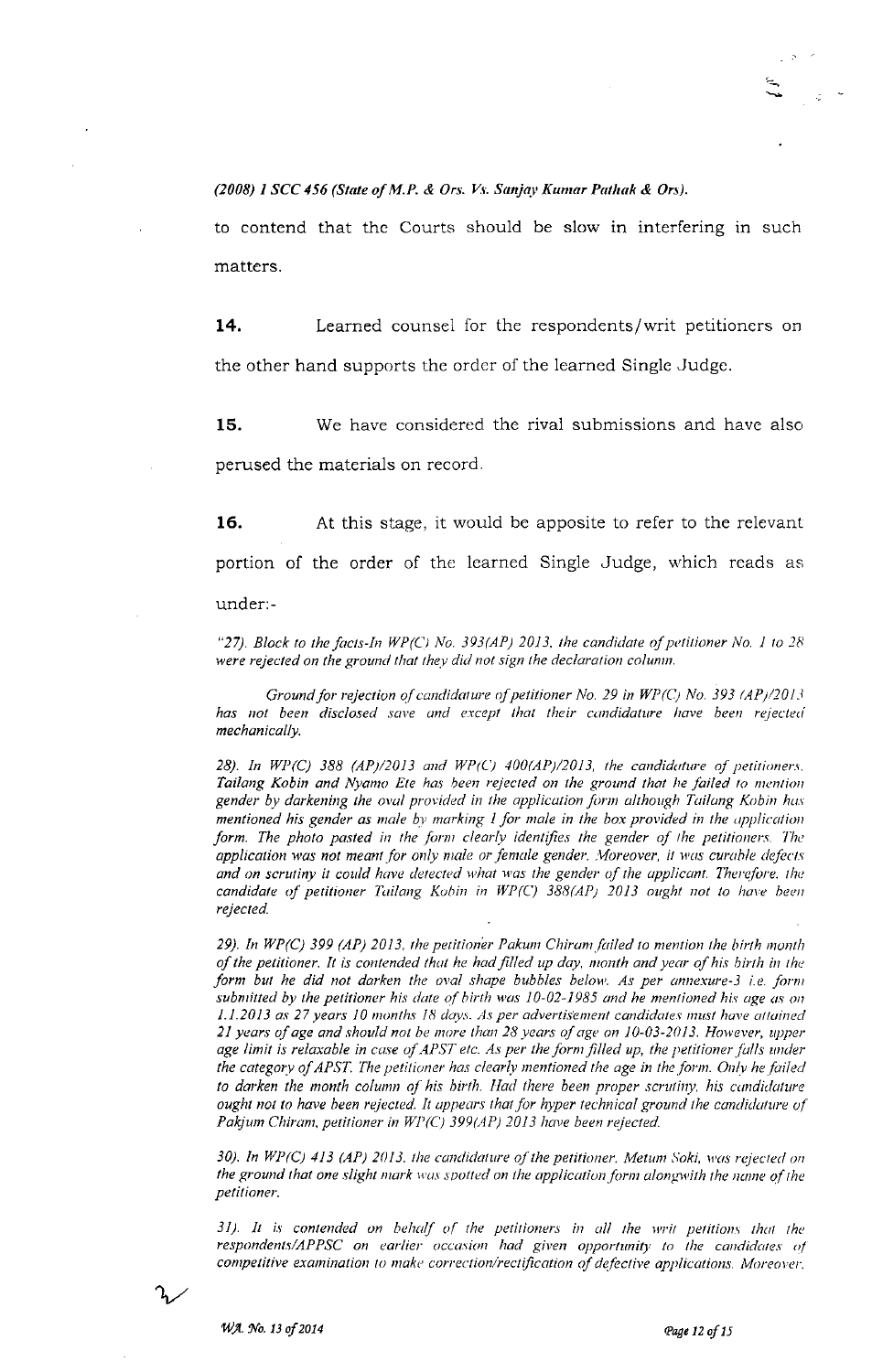in the Arunachal Pradesh Public Service Commission Rules of Procedure & conduct of Examination Guidelines 2012, wherein Column 8, il is provided that A Screening Commitlee headed by Chairman/Member of Commission as Chairman with 2/3 officers and officials and  $(expert if necessary)$  will be constituted by the Commission for the scrutiny of the application forms. After scrutiny the Screening Committee will submit its report with findings to the Commission for decision on admissibility of candidates to the examination.

32). The issue here is to be discussed whether it is mandatory for the APPSC to follow the guidelines of Arunachal Pradesh Public Service Commission Rules of Procedure & conduct of Examination. Herein, admittedly, no such 'Screening Committee" was constituted for scrutiny of application forms and the application forms were mechanically rejected on the basis of reading of the OMR by machine. Therefore, there was clear violation of the Arunachal Pradesh Public Service Commission Rules of Procedure & conduct of Examination Guidelines 2012. Further more, in the advertisement, it was not mentioned that candidature of the applicants will be rejected before the preliminary examination. The ground for rejection of application forms have been mentioned for main examination in the advertisement.

33). It is submitted by the learned counsel for the respondents/APPSC that it is not mandatory for the APPSC to follow the guidelines of Arunachal Pradesh Public Service Commission Rules of Procedure & conduct of Examination Guidelines 2012. It is only a guideline and not any statutory enactment.

34). In P. Tulsi Das and Others Vs. Govt. of A.P. and Others, reported in (2003) I SCC 364, the contention of the State was that the right derived and claimed by the appellants must be under any statutory enactment or rules made under Articles 309 of the Constitution of India and that any other respects there could not be any acquisition of rights validly and it was held that it is by now well setlled that in the absence of any rules under Articles 309 of lhe Constitution in respect of a particular area, aspect or subject, it is permissible for the State to make provisions in exercise of its executive powers under Article 162 which is coextensive with its legislative powers laying conditions of service and rights accrued to or acquired by a citizen would be as much rights acquired under law and protected to that extend.

35). Clause 8 of Arunachal Pradesh Public Service Commission Rules of Procedure & conduct of Examination Guidelines 2012, clearly says that there should be scrutiny of the application forms by a Screening Committee headed by Chairman/Member of Commission as Chairman with  $2/3$  officers and officials and (expert if necessary) will be constituted by the Commission for the scrutiny of the  $a<sub>p</sub>$ plication forms. After scrutiny the Screening Committee will submit its report with findings to the Commission for decision on admissibility of candidates to the examination.

36). There is no averments in the affidavit-in-opposition filed on behalf of the APPSC that any such Screening Committee was constituted for scrutiny of the application forms, although, it is mentioned in the Column 1l of the Arunachal Pradesh Public Service Commission Rules of Procedure  $\&$  conduct of Examination Guidelines 2012, that no second chance for correction ofform and re-submission of documents shall be given to the candidales. When there was no chance for the candidates to correct their application forms and resubmission of documents, it was obligatory on the part of the APPSC to constitute a Screening Committee for scrutiny of the application forms but the application forms here were rejected mechanically.

 $37$ ). There is no dispute that the candidature of writ petitioners in all the writ petitions have been rejected mechanically without scrutiny and for non fundamental defects which are curable. Since only 97 candidates out of 108 writ petitioners have appeared in preliminary examination inspite of interim protection given to all of the writ petitioners, it can be assumed that remaining writ petitioners wno did not appear in preliminary examination have abandoned their claim. In view of the circumstances the writ petilions are disposed of with direction to the respondent-APPSC to declare the results of preliminary examination held on 22-09-2013 with regard to the petitioners immediately. If any of the petitioners has qualified in the preliminary examination, their candidature have to be scrutinized by the Committee as per the guidelines and if there is no fundamental defect, he/they should be permitted to cure the defects in the application form within a week and allowed to sit in the main examination."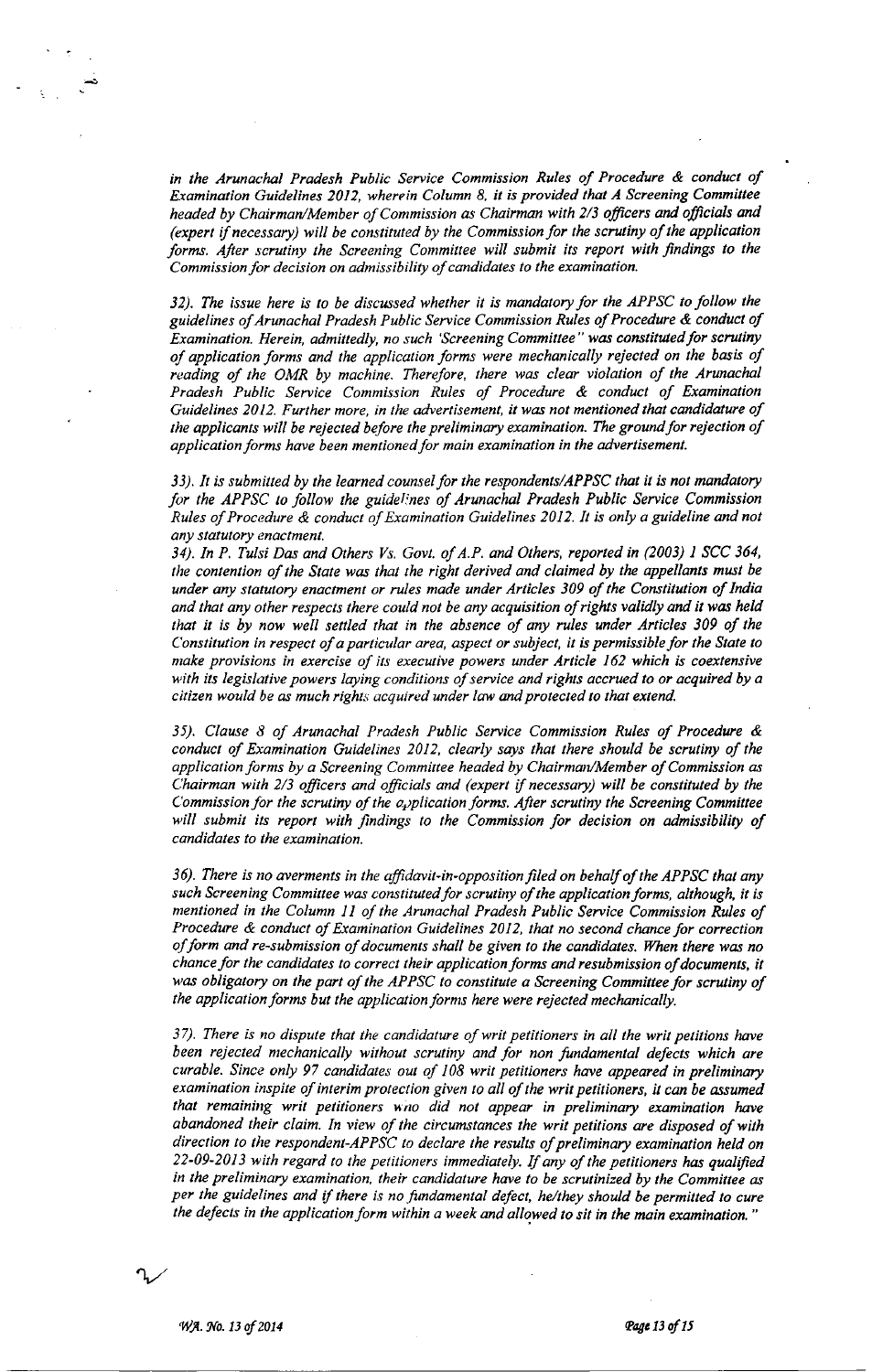**17.** We agree with the view taken by the learned Single Judge. Without entering into the merits of the contention urged on behalf of the appellants that the Guidelines are non-statutory and, therefore, cannot be enforced in a Court of law, all that we can say is that such Guidelines having been framed by the Commission itself to regulate the procedure for scrutiny of application forms, it does not behove the Commission to now take up the stand that it will not foliow its owri Guidelines. Moreover, only 97 out of the 108 petitioners had appeared in the preliminary examination as per interim order of this Court. We do not find any error in the ultimate direction of the learned Single Judge to declare the results of the preliminary examination of the petitioners. Further direction of the learned Single Judge is that those writ petitioners who qualify in the preliminary examination, their candidature should be scrutinized by the Screening Committee as per the Guidelines and if there is no fundamental defect, they should be permitted to cure the defects in their application forms and, thereafter, they should be allowed to sit in the main examination. The above view taken by the learned Single Judge appears to us to be in the interest of justice and causes no prejudice to the Commission. Ultimate decision is left to the discretion of the Commission itself to scrutinize the application forms of those writ petitioners who are successful in the preliminary examination and allow only those writ petitioners to rectify the defects in the application forms which are not of fundamental nature and, thereafter to allow them to appear in the main examination. In our view, the above view taken by the learned Single Judge is a reasonable one and calls for no interference. We therefore decline to interfere with the decision of the learned Single Judge.